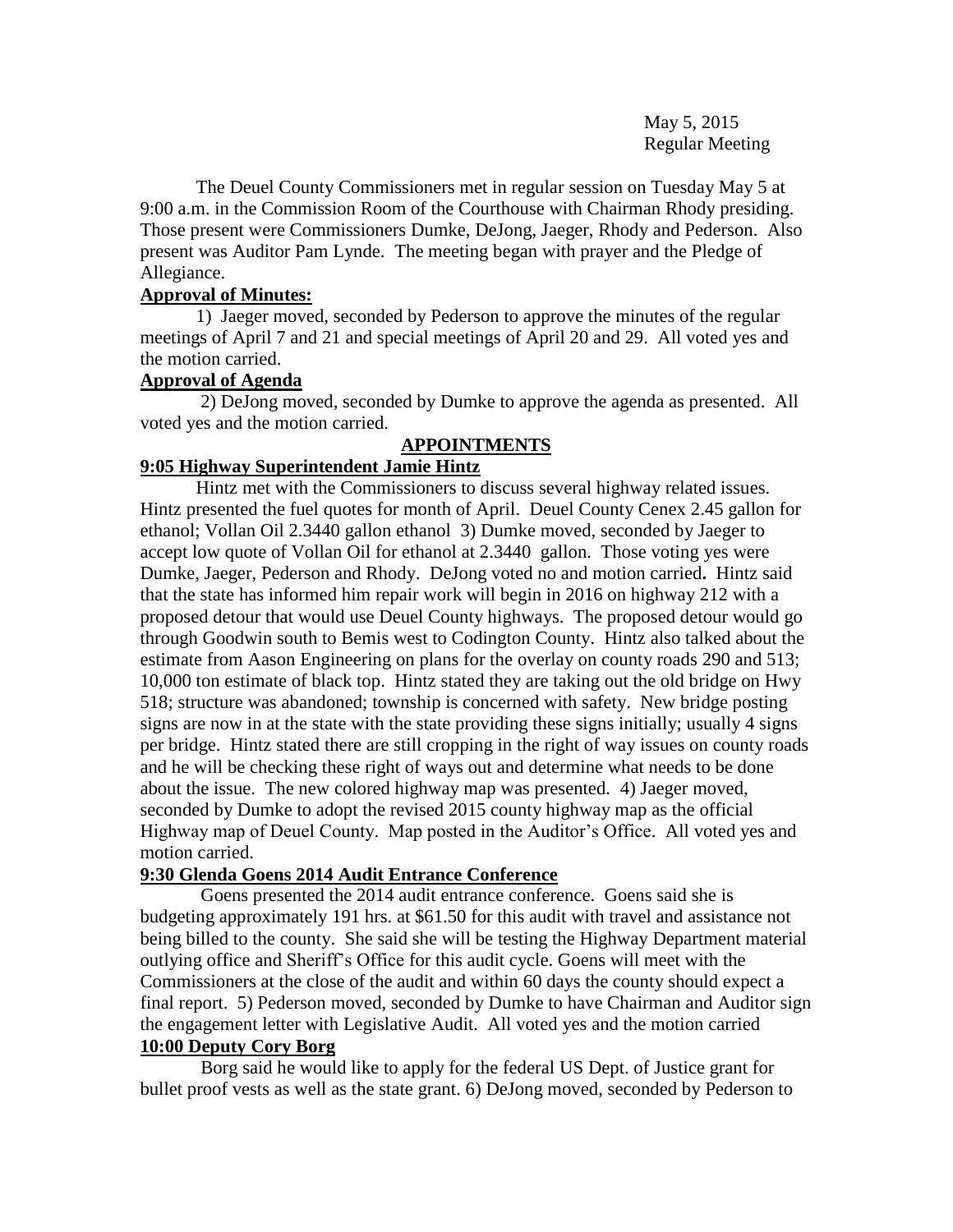apply for the federal US Dept. of Justice grant for sheriff dept. bullet proof vests. This is an 80-20 grant. All voted yes and the motion carried. Borg also talked about the Homeland Security grant funds that will be available. He has talked with Sheriff Solem and would like to purchase computers to be placed in sheriff's vehicles and would like to get approval to apply and get quotes for computers and software. He said the eight county region will be awarded \$380,000 for various projects. 7) Jaeger moved, seconded by Dumke to apply for the Homeland Security Grant and get quotes for computers and software. All voted yes and the motion carried.

Borg gave an update on the transition of the 911 dispatch to Watertown. He said they did test the backup paging system Monday night with all areas being able to hear the test. He said they do anticipate being switched over to 911 dispatch in Watertown before July 1. He also said he will be meeting with the fire chiefs in the county and discuss pager testing.

Borg talked about the staffing that may be needed for the Sheriff's Office when the 911 center is closed in Deuel County. He said that after Watertown takes over the 911 calls 24-7 coverage in the Sheriff's Office won't be needed. He said there should still be enough work for one full time person and one part time. He suggested staffing the sheriff's office from 8 a.m. to 6 p.m. Monday through Friday with one full time employee and a part time employee. He requested moving into Executive Session to discuss personnel issue.

#### **10:15 Executive Session**

8) Pederson moved, seconded by Dumke to move into Executive Session to discuss a personnel matter. All voted yes and the motion carried. Chairman Rhody declared the Commissioners out of Executive Session at 10:40 a.m.

## **11:00 Drainage Board**

9) Dumke moved, seconded by DeJong to adjourn as County Commission and reconvene as the Drainage Board. All voted yes and motion carried. Bruce Harringa presented an application to drain on the SW1/4 33-113-49 with the water flowing west to a natural drainway. They are using five and six inch tile sizes. He is the adjoining land owner. He had the wetland determination on the above described property. 10) Jaeger moved, seconded by Rhody to approve and issue drainage permit #D15-12 to Bruce Harringa on the above described property. All voted yes and the motion carried.

# **11:15 Drainage**

Warren Lunden, on behalf of landowner Rebecca Drong presented an application to drain on the NW1/4 23-113-49 with the water flowing southwest. He stated they will be using five inch tile sizes. He had secured the sign off of adjoining landowner and had the wetland determination on the above described property. 11) Dumke moved, seconded by DeJong to approve and issue drainage permit #D15-13 to Warren Lunden/Rebecca Drong on the above described property. All voted yes and the motion carried.

Lunden also presented an application on behalf of land owner Saranne Ensberg to drain on the SE1/4 15-113-49 with the water flowing to the west northwest. He stated they will be using five inch tile. He had secured the sign off of adjoining landowner and had the wetland determination on the above described property. 12) Dumke moved, seconded by Rhody to approve and issue drainage permit #D15-14 to Warren Lunden/Saranne Ensberg on the above described property. All voted yes and the motion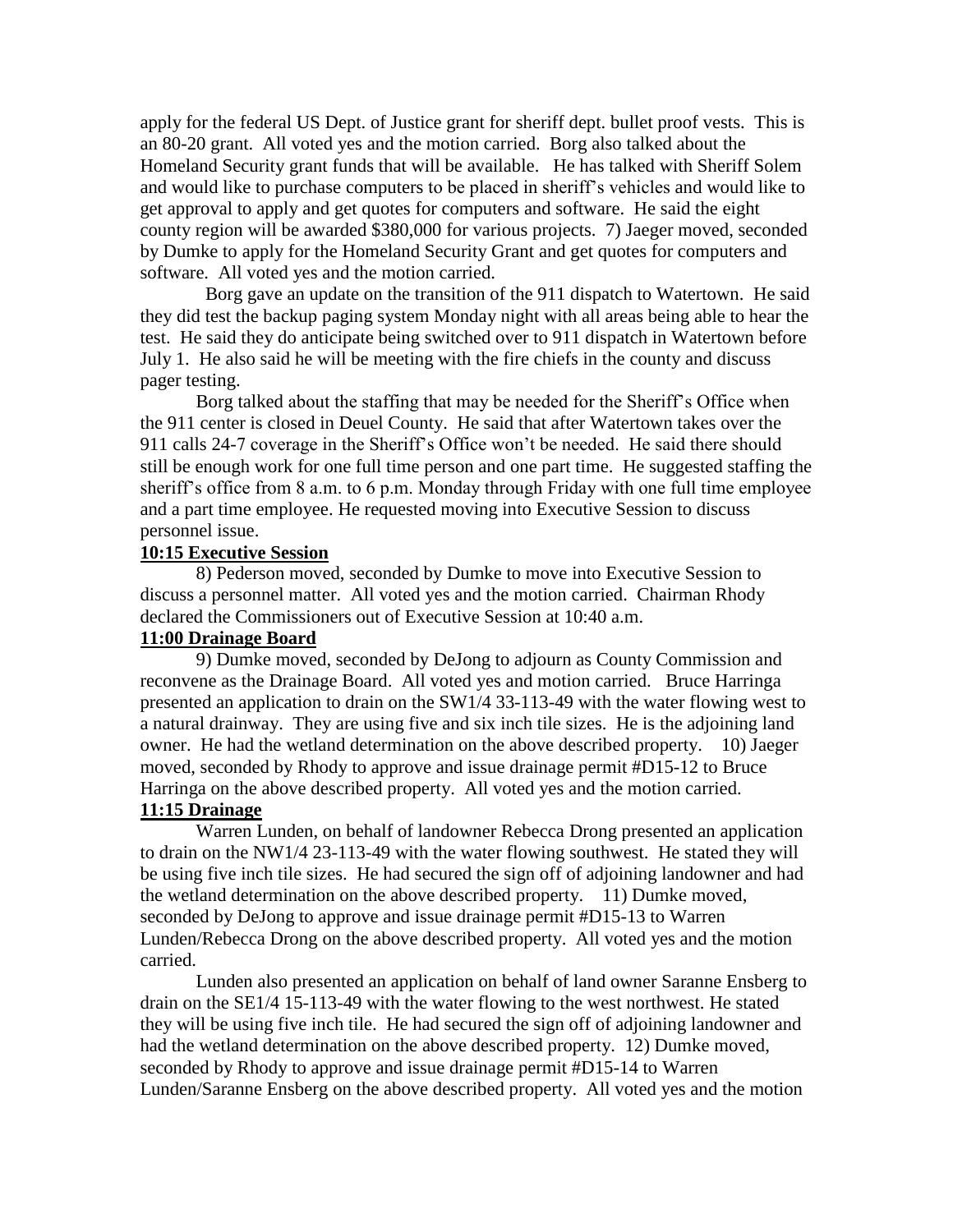carried. 13) Jaeger moved, seconded by DeJong to adjourn as Drainage Board and reconvene as County Commission. All voted yes and the motion carried.

# **11:30 State's Attorney Knight**

Knight met with the Commissioners to discuss several items. 14) Pederson moved, seconded by Dumke to move into Executive Session to discuss personnel issue. All voted yes and the motion carried. Chairman Rhody declared the Commission out of Executive Session at 12:00 p.m.

### **NEW BUSINESS**

#### **Approve Cash Balance Sheet**

15) Dumke moved, seconded by Jaeger to approve the cash balance sheet for the month of April. All voted yes and the motion carried.

# **DEUEL COUNTY AUDITOR'S ACCOUNT WITH TREASURER**

| <b>END OF MONTH CASH BALANCE</b>                                                                                    | April-15                                            |
|---------------------------------------------------------------------------------------------------------------------|-----------------------------------------------------|
| <b>CASH TOTAL</b>                                                                                                   | \$<br>2,529.61                                      |
| <b>CHECKS TOTAL</b>                                                                                                 | 156,408.75<br>\$                                    |
| <b>CASH ITEM</b>                                                                                                    | \$                                                  |
| <b>CASH CHANGE SHERIFF</b>                                                                                          | 50.00<br>\$                                         |
| TOTAL CASH ASSETS ON HAND                                                                                           | 158,988.36<br>\$                                    |
| <b>CHECKING ACCOUNT BALANCE</b>                                                                                     | \$3,188,002.99                                      |
| MM DNB NATIONAL BANK                                                                                                | $\mathbb{S}$<br>4,052.88                            |
| PREMIUM MM FIRST BANK & TRUST OF TORONTO                                                                            | \$3,040,368.27                                      |
| PREMIUM SAVINGS WELLS FARGO                                                                                         | \$                                                  |
| <b>CREDIT</b><br><b>CARDS</b><br>CD'S<br>\$250,000<br><b>DNB</b><br><b>FIRST BANK &amp; TRUST</b><br>REVOLVING LOAN | 331.37<br>\$<br>250,000.00<br>\$<br>\$<br>80,524.68 |
|                                                                                                                     |                                                     |

**GRAND TOTAL CASH ASSETS \$ 6,722,268.55**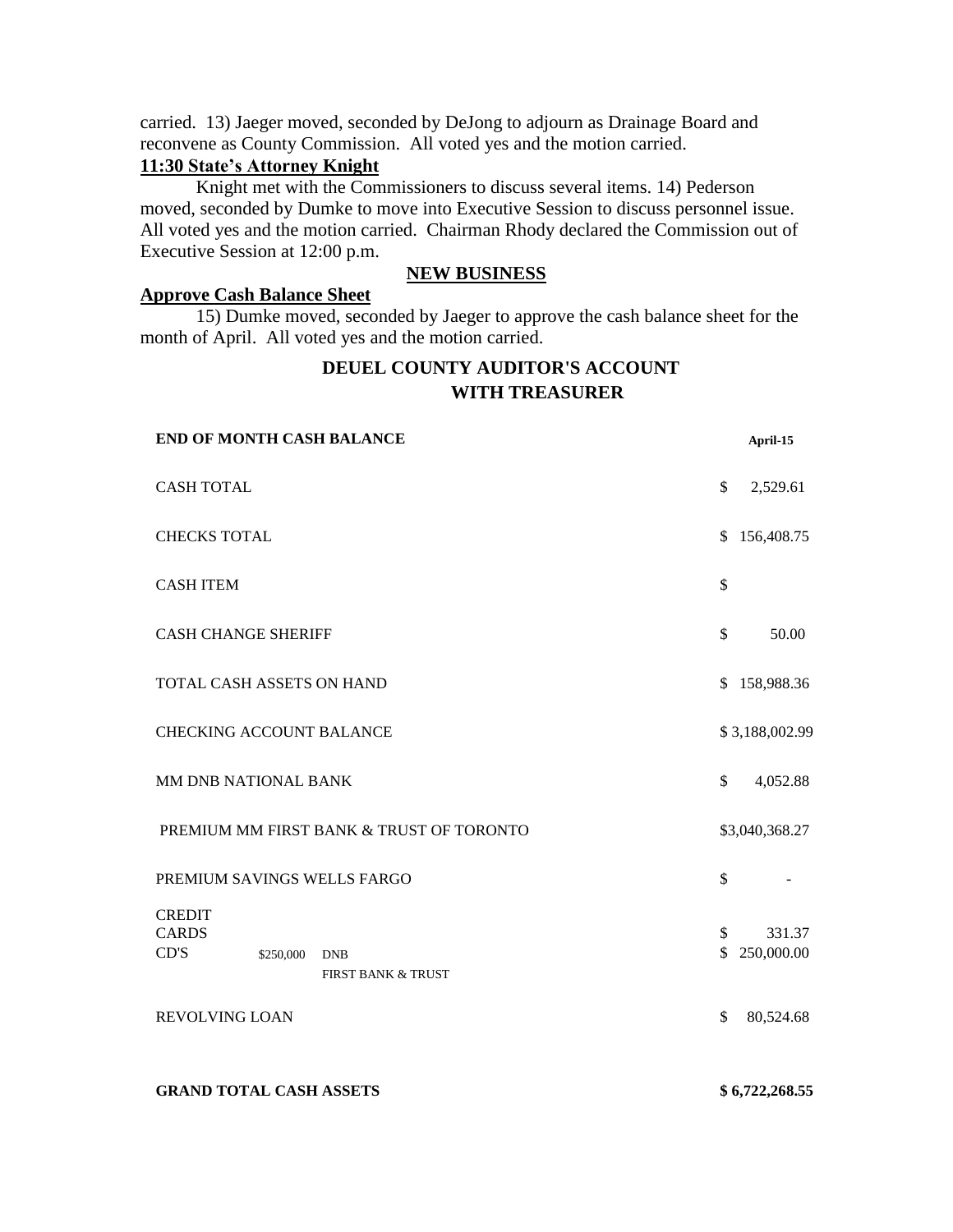|                      | <b>GL CASH BALANCE BY FUNDS:</b> |                |            |              |                |  |  |
|----------------------|----------------------------------|----------------|------------|--------------|----------------|--|--|
|                      | <b>GENERAL</b>                   |                |            |              | \$2,040,573.61 |  |  |
|                      | <b>SP REVENUE FUNDS</b>          | \$2,369,532.75 |            |              |                |  |  |
| TRUST & AGENCY FUNDS |                                  |                |            |              | \$2,312,162.19 |  |  |
|                      | townships                        | \$155,828.31   | Cities     | \$174,196.02 |                |  |  |
|                      | schools                          | \$1,801,579.40 | rural fire | \$29,681.68  |                |  |  |
|                      |                                  |                |            |              |                |  |  |

#### **TOTAL GENERAL LEDGER CASH \$ 6,722,268.55**

# **Travel, Weed Spraying Contract, Lease Tractor, Meal, Gas, Lodging State Rates, Meeting Notice Requirements**

16) DeJong moved, seconded by Jaeger to approve and pay travel expense for officials to attend Sioux Valley Commission Meeting, Auditor to attend regional welfare training. All voted yes and the motion carried.

 17) DeJong moved, seconded by Dumke to sign and approve the 2015 weed spraying contract between the State DOT and Deuel County. All voted yes and the motion carried.

 18) DeJong moved, seconded by Rhody to approve lease contract with Schuneman Equipment for a 6195R John Deere tractor for pulling the sprayer at \$2000. Chair called for a roll call vote. Dumke no; DeJong yes; Jaeger no; Pederson no; Rhody yes; motion failed.

 State rates for meals and gas will change July 1. 19) Pederson moved, seconded by Dumke to adopt the following reimbursement rates for Deuel County as of July 1, 2015. All voted yes and the motion carried. \$.42 per mile for use of privately owned vehicle; in state per diem rates for meals if meeting requires overnight stay - \$6 for breakfast, \$11 for lunch and \$15 for dinner

 As of July 1, 2015 all public bodies shall provide public notice, with proposed agenda, that is visible, readable and accessible for at least an entire continuous 24 hours immediately preceding any meeting, by posting a copy of the notice, visible to the public at the principal office of the public body holding the meeting. The proposed agenda shall include the date, time and location of the meeting. This requires that notices be posted in a place that is accessible for 24 hours immediately before the meeting.

# **Package Beer Renewal, Air Exchange at Extension Office, Wind Farm Tax Received**

 20) Jaeger moved, seconded by Dumke to approve the renewal of package off-sale malt beverage license for 2015-16 State Line Bar & Grill Inc. All voted yes and motion carried.

 Discussion was held on the need for an air exchanger in the Extension Office. Gates Heating submitted a proposal to install an air exchanger in the mechanical room next to the furnace with two 6" ducts to the outside and terminate them with a vent hood on the side wall of the building. They would install 6" duct to a drop in diffuser installed in the false grid and will install a 6" duct into the return air duct of the forced air furnace, with a controller on the wall next to the thermostat. The controller will run the air exchanger. The air exchanger will be interlocked with the furnace fan so any time the air exchanger runs the furnace fan will circulate the fresh air throughout the building. 21) Pederson moved, seconded by DeJong to hire Gates Heating and Air-conditioning to install air exchange system at the Extension Office for \$2569.00; all material installation and startup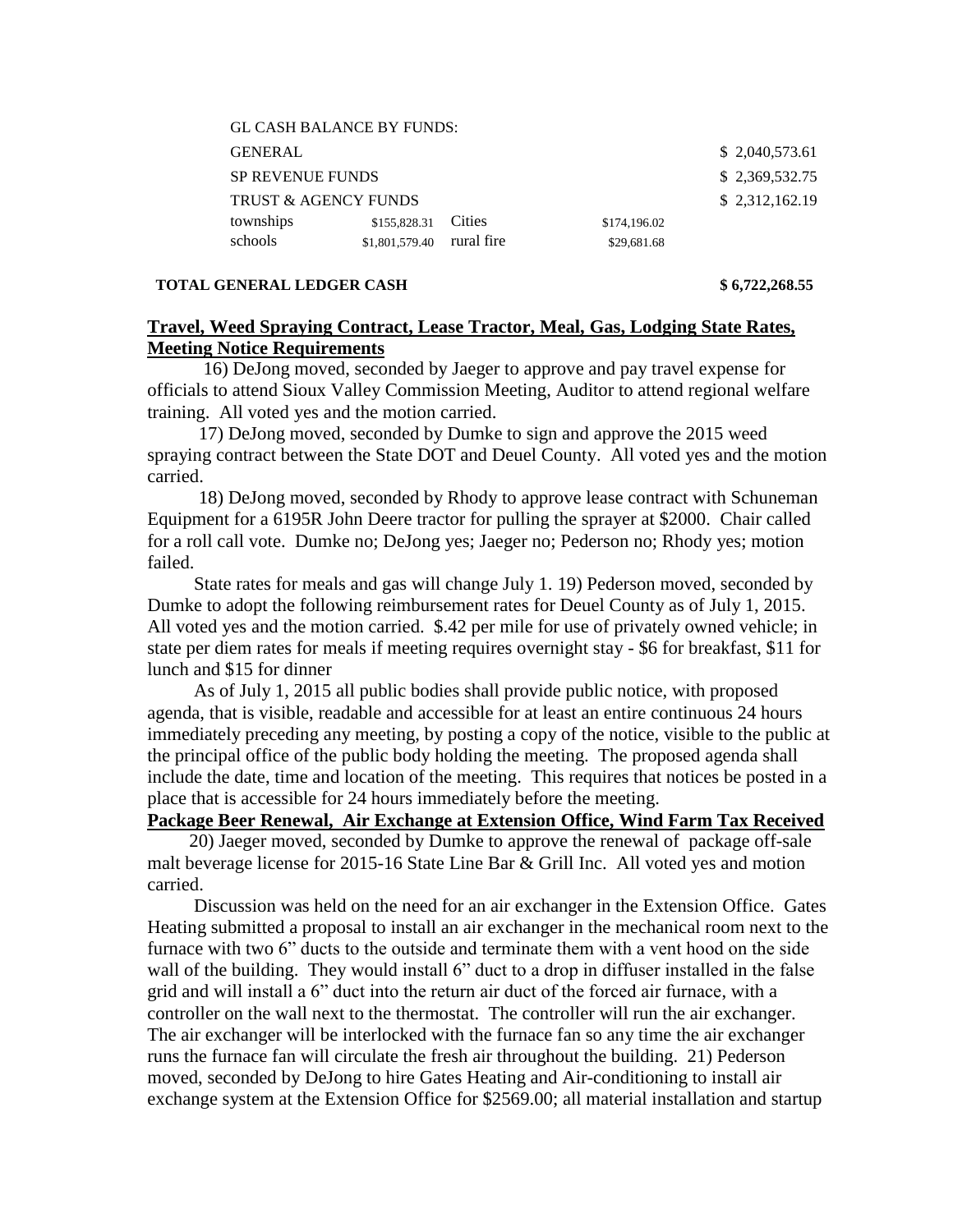are included in the price. All voted yes and the motion carried.

 The Wind Farm tax has been received from the state. The taxes are apportioned among the school districts, the county and organized townships where each wind tower is located. Deubrook School Dist. 50%-79,736.75; Townships 15%-Blom Township-9,967.10; Scandinavia Twp.-13,953.93; County 35%-55,815.73

# **APPROVAL OF WARRANTS**:

 22) Pederson moved, seconded by Dumke to approve all warrants as presented and those paid early to avoid service charge. All voted yes and the motion carried. 3-D Specialties 278.73 Repairs, A&B Business Solutions 90.06 Maint./Copies, A-Ox Welding Supply 31.64 Repairs, Assn Of SD Co W&P Boards 150.00 2015 Dues, Bjerke Sanitation 218.00 Utilities, Brock White Co. 4248.00 Sealant/Supplies, Brookings Deuel Rural Water 54.30 Utilities, Cartney Bearing & Supply 67.92 Repairs, Credit Collections Bureau 170.34 Fees, Clear Lake Building Center 376.99 Supplies, City Of Clear Lake 212.19 Utilities, Clear Lake Courier 1134.30 Publication/Supplies, Codington County Auditor 2700.00 Prisoner Care, James Cosman 24.80 Juror/Travel, Dakota Portable Toilets 225.00 Rental, Deuel County Cenex 2774.69 Repairs/Supplies/Utilities, Deuel County Motor Supply 282.89 Repairs, Deuel County Pharmacy 2.58 Supplies, Dust-Tex 100.62 Mat Rental, Dust-Tex 124.46 Mat Rental, Ecolab Pest Elimination 54.00 Prof Svc, Lynne Eide 10.00 Juror, FedExx 7.04 Shipping Fee, Galls 319.92 Supplies, Keith Goens 197.20 Meetings/Travel, Dwayne Gorder 46.10 Meeting/Travel, Grant Co Review 13.60 Publication, H-D Electric Coop 516.61 Utilities/Repairs, Helena Chemical Company 745.00 Seed Supplies, Holy Name Boy Scouts 390.00 Supplies/Flags, Kevin Huber 64.80 Juror/Travel, Human Service Agency 2700.00 2nd Qtr Support/Serenity Hills, ITC 2979.83 Phone/Internet, Josie Koopmans 57.40 Prof Svc/Travel, Samuel Krause 61.10 Juror/Travel, Paul Kvernmoe 25.54 Juror/Travel, Lewis & Clark BHS 160.00 Prof Service, LexisNexis Matthew Bender 44.44 SD Court Rules, Pam Lynde 500.00 2014 Ins Deductible, Craig Magedanz 89.24 Meetings/Travel, Maynard's 163.53 Supplies, Lisa Norton 61.10 Juror/Mileage, Northwestern Energy 1272.71 Utilities, Tamra Odette 61.84 Juror/Travel, Office Peeps 1536.44 Supplies, Ottertail Power Co 86.60 Utilities, Prairie Lakes Healthcare Sys 85.00 Prof Svc, Kenneth Reiste 50.00 Juror, RFD News 12.90 Publication, Rob's Locker & Catering 140.00 1/4 Annual Weed Mtg Meal, Sanford Health Plan 35.00 Flex Fees, Sanford Clinic 2585.75 Co Health Nurse, Sanford 67.00 Prof Svc, Dean Schaefer Court Reporting 30.00 Prof Service, Mark Schmidt 61.10 Juror/Travel, SD Assn Of Co W&P Supervisors 50.00 2015 Dues, SD DOT 1001.62 Fuel, Mark Severson 50.00 Juror, Sheehan Mack Sales 1553.68 Repairs, Swenson Ford Sales 102.20 Repairs, Nathan Tjaden 15.18 Juror/Travel, Jason Toben 50.00 Juror, Tool Time Rental 400.00 Rental/Bobcat, Amy Tvedt 43.75 Web Page, US Postmaster 44.80 Postage, Watertown Tire Center 86.85 Repairs, Yankton Co Treasurer 113.75 Prof Svc BMI Hearing, Treasurer 861.31 Tax Acct., Buffalo Ridge Resort 18.90 Refund Overpayment, Verizon 249.52 Sheriff Cell Phones, DC Treasurer 185.01 Tax Acct., Peden Cole American Legion 750.00 Baseball/Softball Program, Century Link 412.16 911 Trunk Lines, DNB National Bank 12.59 Payroll Process Fee, DC Treasurer 687.16 Tax Acct., Neighborhood Mortgage Solutions 293.41 Refund Overpayment, Dakota Wind Exchange 519.63 Refund Overpayment, DC Treasurer 652.25 Tax Acct., DC Treasurer 2722.42 Tax Acct., Sanford Health 20.00 Flex Run, Sanford Health 25.00 Flex Run, DC Treasurer 100.00 Tax Acct., Schools 221027.22 Taxes, Cities 38636 Taxes, Townships 69166.33 Taxes, EDWDD 824.75 Taxes, Deuel Co Fire